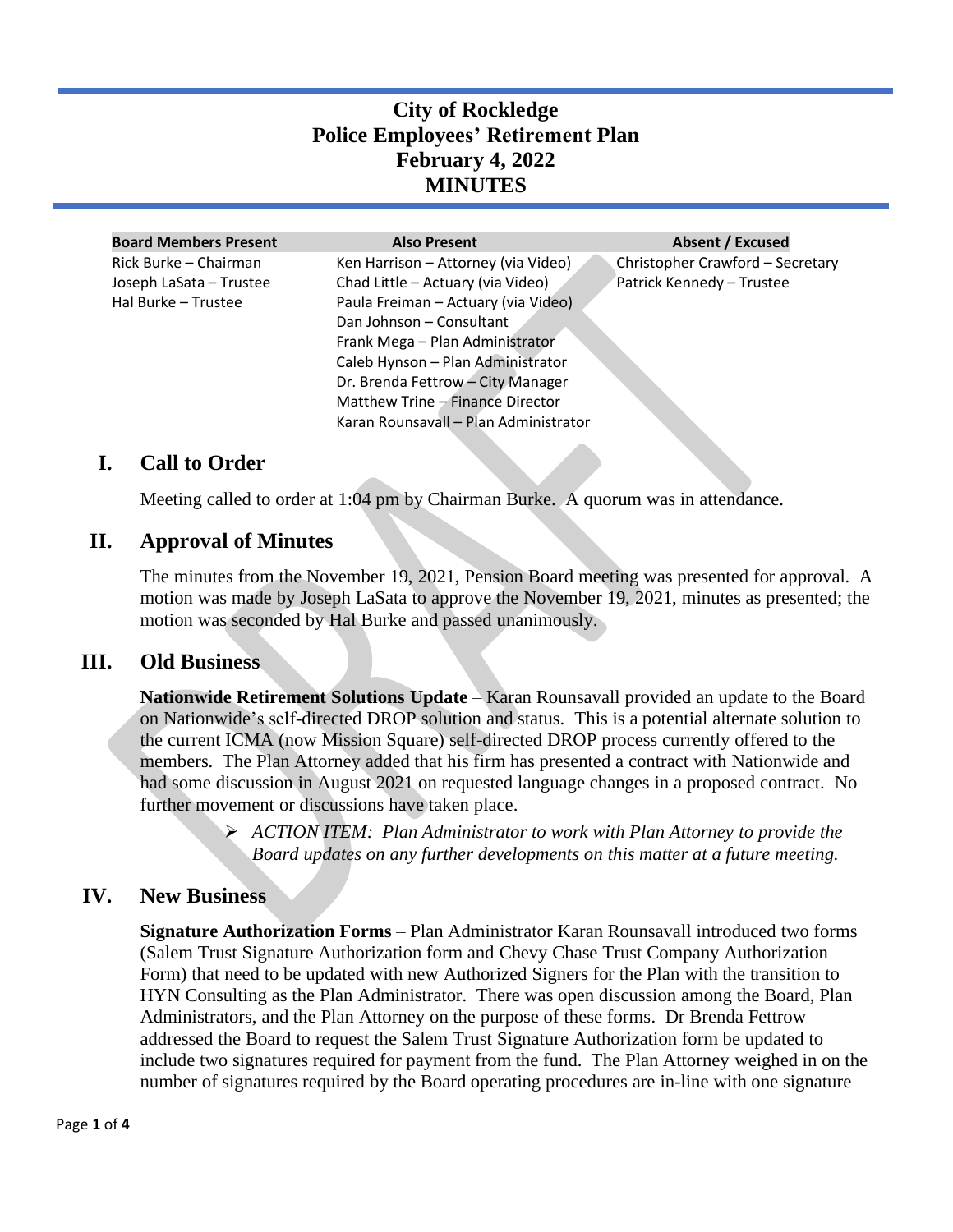but can be changed to reflect two signatures. A motion was made by Hal Burke to approve the Salem Trust Signature Authorization form to include two required signatures; the motion was seconded by Joseph LaSata and passed unanimously.

> ➢ *ACTION ITEM: Plan Administrator obtained required Board signatures and updated forms to be provided to the Custodian and Investment Manager for their records moving forward.*

**Guaranteed Investment Return for DROP** - An open discussion took place about a potential fixed interest option for DROP participants. Dr. Fettrow addressed the Board and provided input of a approx. 1.5% fixed interest rate option. The Actuary, Chad Little, provided information regarding adding additional DROP options, the Plan will need to ensure members to not move between the different DROP options trying to time the market. The Plan Attorney confirmed the DROP members cannot change their investment options once entering the DROP. This is subject to collective bargaining and will be discussed at a future meeting when applicable.

**Ratify Travel Expense** - The Travel Expense reimbursement report was reviewed for Trustee Hal Burk to attend the FPPTA Winter Trustee School. A motion was made by Joseph LaSata to approve the expenses as presented, the motion was seconded by Rick Burke and passed unanimously.

## **V. Investment Consultant**

Dan Johnson of AndCo presented the quarterly investment performance and overview. The US economy faced headwinds from the Omicron variant during the quarter which likely had a negative impact on economic growth. Fortunately, despite higher transmission rates, the variant appears to be less likely to result in hospitalizations or significant health risks. Even with the variant, the demand for goods and services remained strong during the quarter and market expectations for 4th quarter US GDP growth range from 4% to 7%. The US labor market is nearing full employment with the unemployment rate falling to 3.9% in December. The pace of job growth slowed during the quarter with a three-month average of roughly +365,000. Despite the continued improvement in the labor market, workers are continuing to leave their employers in record numbers. This condition means the number of jobs available exceeds the number of unemployed workers. As a result, wage growth remains strong as employers compete to fill job openings.

The fund began the quarter at \$19,676,981 and finished with quarterly balance of \$20,636,809. The Plan was  $(+)$  4.71% for the quarter net of fees vs benchmark of 5.48%, 24<sup>th</sup> percentile. Contributing factor to the Plan return for the quarter is the delay in reporting of Infrastructure due to the fund's reporting cycle timing. For this quarter, the Plan reported Infrastructure at 0% while the benchmark reported  $(+)$  2.97%.

Domestic Equities are at the high end of the allowable range at the time of this report. Since this report, the gains realized have been pulled back due to the changes in market conditions. Domestic Equity is back to acceptable range and no rebalance is recommended at this time. A motion was made by Joseph LaSata to approve the Consultant report as presented; the motion was seconded by Hal Burke and passed unanimously.

**Real Estate Manager Search** – Dan Johnson introduced the Real Estate Manager search that was done by AndCo. The search was done due to the underperformance of the Plan's Real Estate fund. Dan would like the Plan Consultant, Tyler Grumbles, to introduce this in detail, discuss the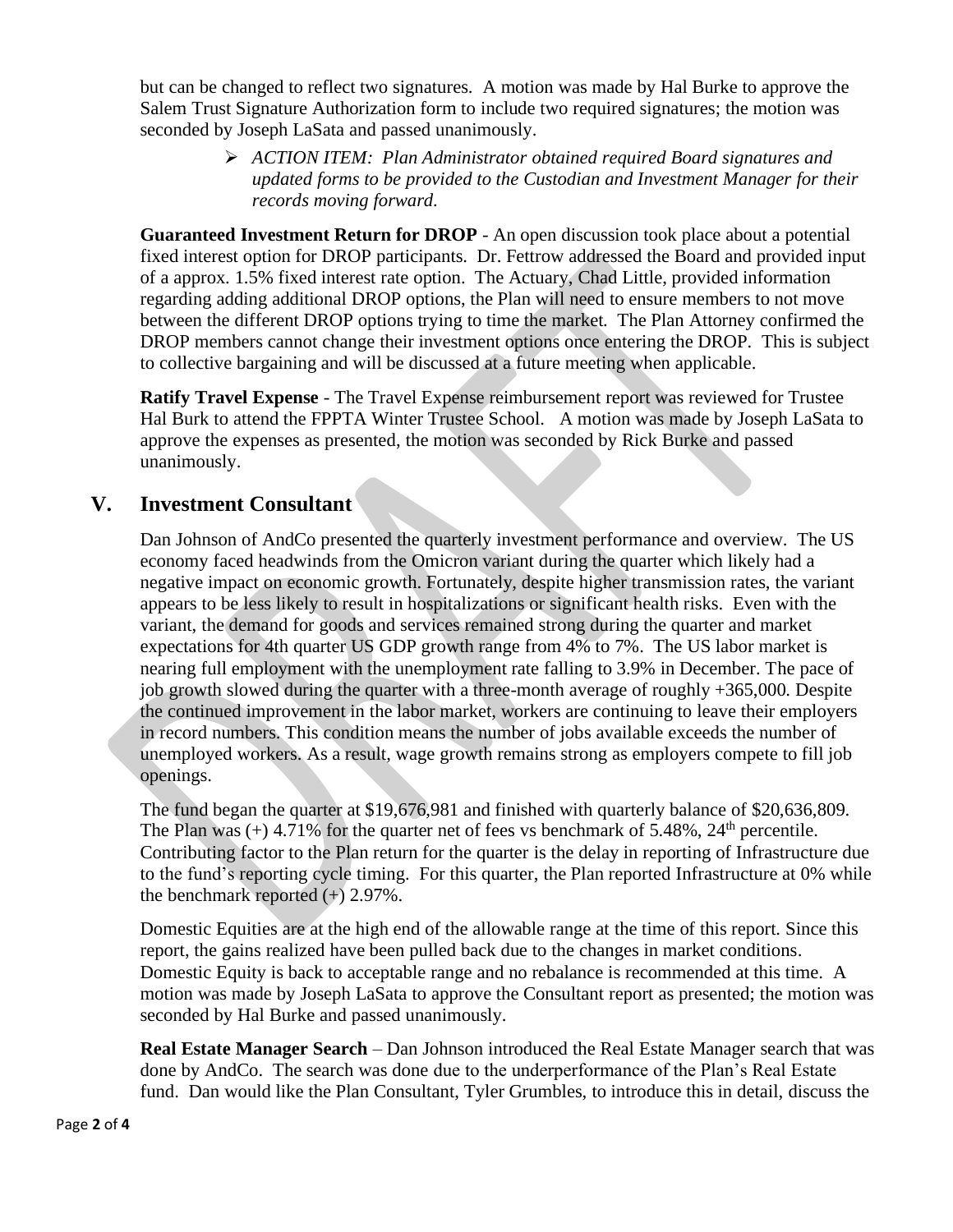search process, and recommended firms at a future meeting. The Board agreed with Dan to move this to a future meeting when more time and attention can be focused on this Fund manager search. A motion was made by Joseph LaSata to table the Fund manager search to a future meeting; the motion was seconded by Hal Burke and passed unanimously.

> ➢ *ACTION ITEM: Plan Administrator to work with consultant in presenting Real Estate Fund Manager search at a future meeting.*

# **VI. Actuary Report**

**Annual Actuarial Valuation** – Chad Little of Freiman Little Actuaries began with an introduction of Paula Freiman and her additional involvement and support with the Plan. Paula of then presented the annual valuation to the board. She began discussing the State premium tax dollars and its relation to the city budget. This year's State contribution is \$247,231.

- The investment return for the Plan was (20.96% Market Value / 11.48% Actuarial Value of Return) which is more than the Plan's assumed rate of return of 7.80%.
- Investment earnings greater than the assumed net investment return over a five-year period is \$ 2,208,320 vs last year's gain of \$ 463,540.
- The Plan's current funded ratio is 102.32%, up from 100.08% last year.
- Plan market value is \$ 19,987,504 vs last year's value of \$ 17,016,469.

A motion was made by Joseph LaSata to approve the annual valuation report as presented; the motion was seconded by Hal Burke and passed unanimously.

Open discussion on the adoption of the 7.65% assumed rate of return moving forward. The board, with input from its' Consultant, is comfortable stating that for the current year, the next several years, and the long-term thereafter shall earn 7.65%, net of investment expenses. A motion was made by Joseph LaSata to accept the 7.65% expected Rate of Return as presented; the motion was seconded by Hal Burke and passed unanimously.

➢ *ACTION ITEM: Plan Administrator to provide Declaration of Return to the State.* 

# **VII. Attorney Report**

The Plan Attorney spoke on a bill pre-filed for the Legislative session requiring more education for public officials. This should exempt Pension Boards from this requirement. More information to be provided to Trustees as it becomes available.

> ➢ *ACTION ITEM: Plan Administrator to work with Plan Attorney on any Legislative bill updates and also update Board members on educational opportunities.*

## **VIII. Plan Administrator Report**

Frank Mega, the new Plan Administrator with HYN Consulting, thanked the Board for the opportunity to serve the Trustees and members of the Plan. In addition, Frank addressed the City employees present that HYN will help streamline processes in place and address any issues or challenges experienced. An update was provided regarding the transition of administrative duties from Karan Rounsavall to HYN Consulting. Several meetings and calls have taken place outlining the processes, procedures, and any outstanding open tasks. HYN will continue to work